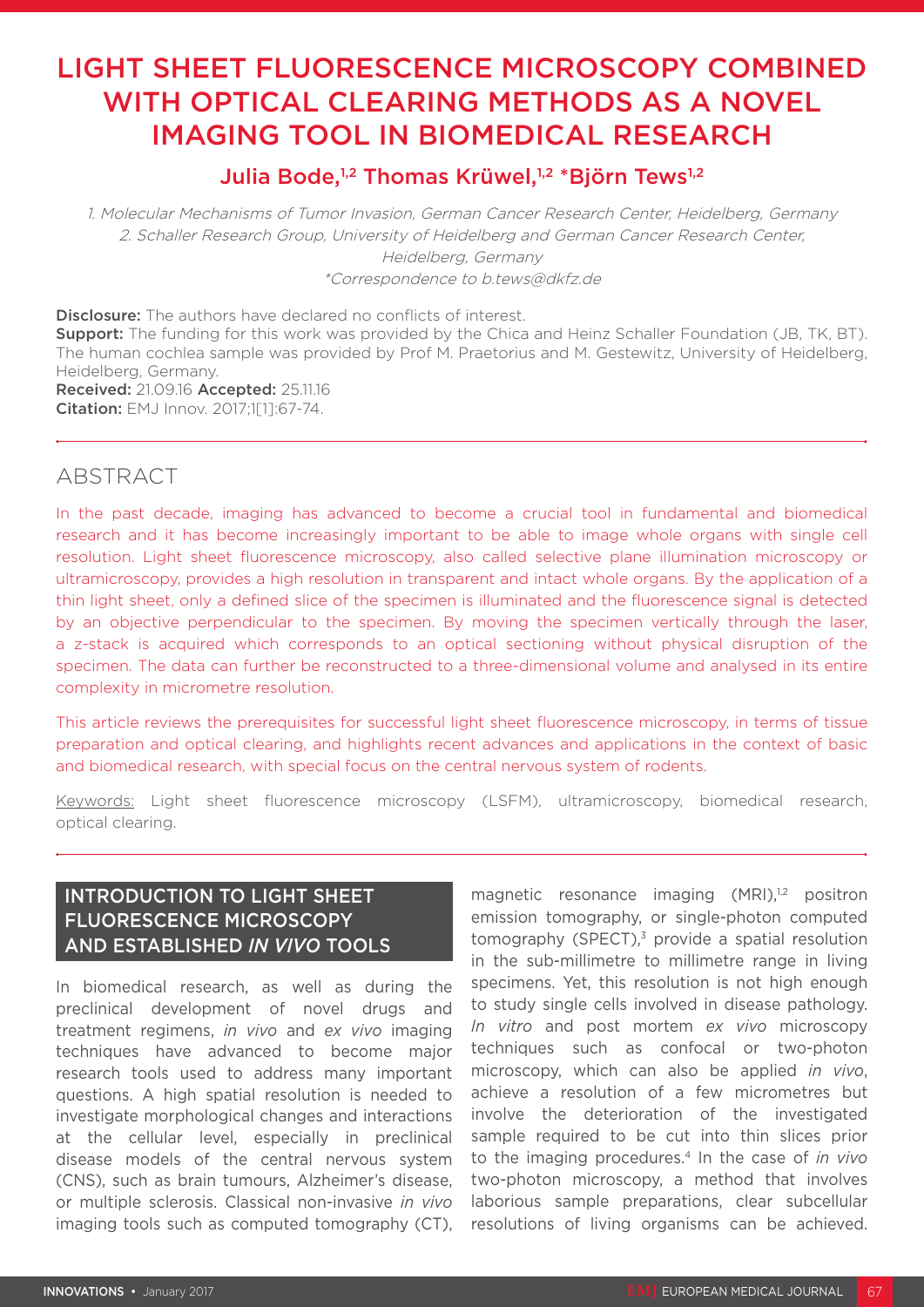

### Figure 1: A schematic description of a commonly used ultramicroscopy-setup showing the bidirectional laser excitation of the sample.

Different filter settings can be used for the excitation of the sample (A). The objective enters the cuvette and detects the emitted fluorescence perpendicular to the sample (B and C). With this setting, strong fluorescence signals from the specimen, in this case from the mouse brain (C), are clearly detectable. *Copyright LaVision BioTec GmbH, Bielefeld, Germany.*

However, the penetration depth is limited to ~200 µm (*in vivo*) to 500 µm (*ex vivo*), restricting the volume of investigation to the surface of the organ.5,6 Furthermore, problems of confocal and two-photon microscopy for *in vitro* and *in vivo* imaging are photobleaching and phototoxicity; optical clearing of organs allows for deeper penetration depths and when investigating cleared organs using light sheet fluorescence microscopy (LSFM), photobleaching and phototoxicity are of no concern.

In the past decade, LSFM has evolved to become the new imaging method of choice in biomedical research as it overcomes the issues of poor spatial resolution and limited penetration depth combined with the retained integrity of the specimen.<sup>7</sup> In LSFM, the sample is illuminated by a thin light sheet perpendicular to the direction of observation. Moving the sample through the light sheet results in a stack of two-dimensional images; this can be referred to as optical sectioning. Importantly, the laser only illuminates the tiny sheet of a given specimen presently in focus. Therefore, the surrounding areas cannot outshine the imaged area and out of focus regions do not cause stray light.<sup>8</sup> For the illumination of larger organs, such as whole mouse brains, two opposite lasers are commonly used for imaging. By using two light sheets, the sample can be uniformly illuminated without loss of light that would cause insufficient illumination and loss of information. Observation of samples often takes place in a liquid or gas environment. In ultramicroscopy (UM), whole organs can be used,

ranging from several millimetres to centimetres in size. For a three-dimensional (3D) reconstruction of an organ or tissue using UM, hundreds or thousands of single images are collected in one measurement and create a picture of the whole specimen.<sup>9</sup>

The fundamental technique of LSFM was originally developed under the designation of UM by Richard Adolf Zsigmondy and Henry Siedentopf a century ago; it was awarded the Nobel Prize in 1925.<sup>10</sup> The constant development of LSFM from the 1960s up until today's powerful tool was comprehensively reviewed by Peter A. Santi.<sup>11</sup> However, two major contributions were made by the groups of Ernst Stelzer,<sup>7</sup> who invented the selective plane illumination microscopy (SPIM), $12$  and Dodt et al., $13$ who applied optical clearing of specimens, paving the way for present applications. Today, this advanced technique represents a powerful tool to image total organs, whole animals (e.g. mouse embryos) or tissues and investigate the volume of interest in 3D reconstruction which allows for optical sectioning.<sup>14,15</sup> The technique can also be used for *in vivo* applications in transparent specimens like fruit fly embryos or zebrafish. Other applications for LSFM are live imaging of 3D cell cultures, e.g. cellular spheroids, epithelial sub-organs, or stem cell organoids.14,16,17 Figure 1 illustrates a schematic description of a commonly used UM setup, showing the bidirectional laser excitation of the sample. Different filter settings can be applied for the excitation of the sample (Figure 1A). In this particular example derived from LaVision BioTec`s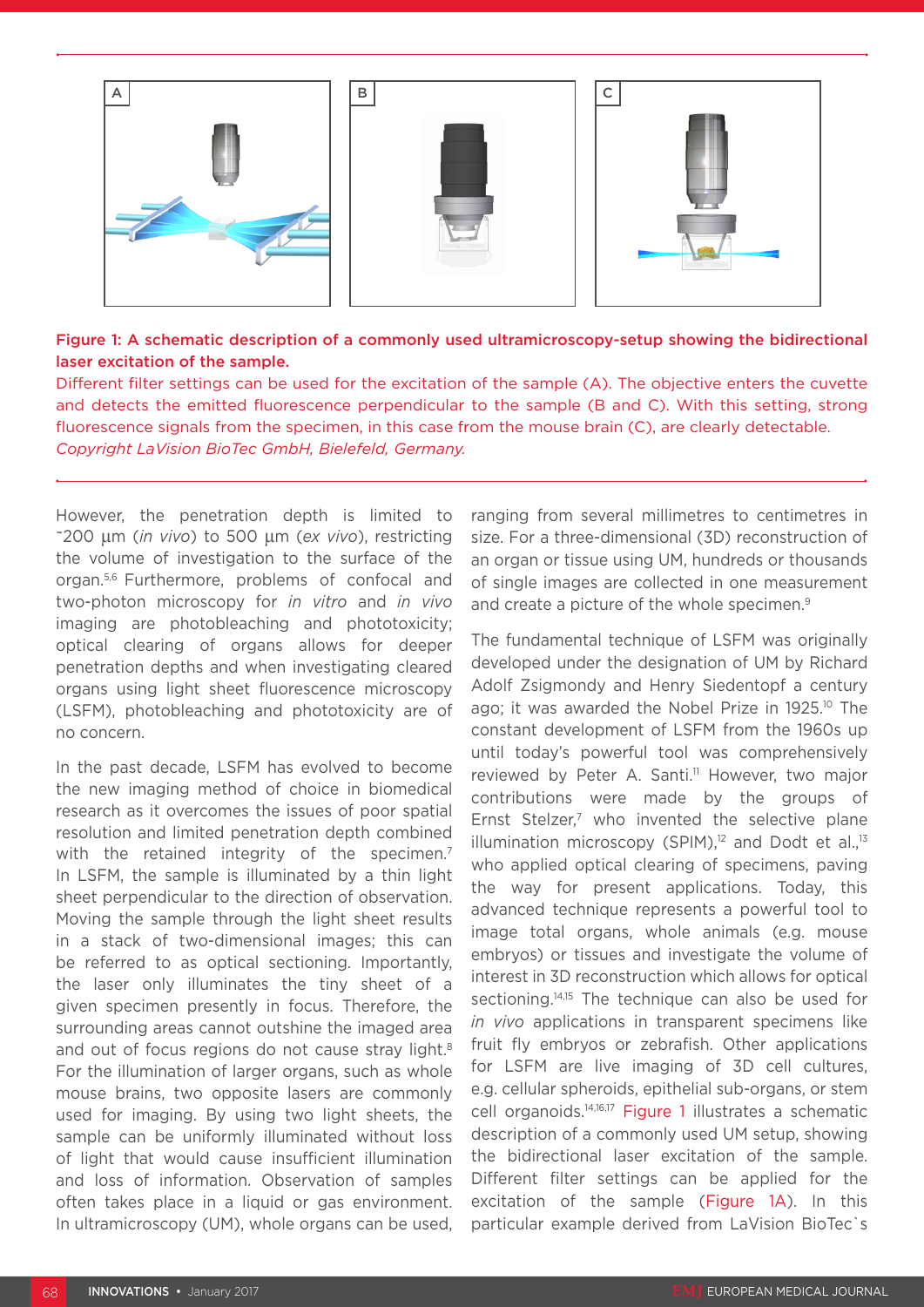UltraMicroscope II, six filters can be incorporated into the microscope in order to measure different fluorescent signals in parallel. The objective enters the cuvette and detects the emitted fluorescence perpendicular to the sample (Figures 1B and C). With this setting, strong fluorescence signals from specimens of interest, in this case mouse brains (Figure 1C), are clearly detectable.

Here, we will focus on the application of LSFM in biomedical research with optically cleared specimens. A recently published article by Pan et al.<sup>18</sup> shows a newly developed clearing method allowing for imaging of entire adult mouse bodies.

### OPTICAL SAMPLE CLEARING METHODS FOR LIGHT SHEET FLUORESCENCE MICROSCOPY APPLICATIONS

Optical clearing was initially invented by Werner Spalteholz in 1914, who adjusted the refractive index of the surrounding medium to the proteins of the specimen and obtained a transparent sample from that which was previously opaque.<sup>19</sup> By adjusting the refractive index of the sample to the imaging solution, scattering of the laser is minimised and the light can cross the specimen with very little diffraction. During the last decade, several optical clearing methods were developed and improved. Becker et al.8,20-24 invented a multi-purpose clearing protocol for Drosophila, mouse embryos, mouse brains, and isolated mouse brain hippocampi. Today, various clearing methods with significant differences based on the solvents applied are used for tissue preparation, amongst others: ScaleA2,<sup>25</sup> 3DISCO,<sup>26</sup> iDISCO,<sup>27</sup> uDISCO,<sup>18</sup> ClearT2,<sup>28</sup> SeeDB,<sup>29</sup> CLARITY,<sup>30,31</sup> CUBIC,<sup>32</sup> and FluoClearBABB.<sup>33</sup> The common denominator of the clearing methods mentioned is to preserve endogenous fluorescence of proteins such as green or yellow fluorescent protein (GFP or YFP), red fluorescent protein from *Discosoma sp.* (DsRed) or mCherry expressed in the cells and organs of interest. In general, optical clearing of tissue by organic solvents is applied to match the refractive index of a tissue sample to a surrounding solvent. The first step of clearing involves the dehydration of the tissue since water has a lower refractive index than cellular structures like proteins and lipids.<sup>26</sup> Afterwards the dehydrated tissue is impregnated with an optical clearing agent of the same refractive index. The tissue turns transparent and its composition is firmer than before.

Imaging of solvent cleared organs in 3D (3DISCO) and its successor techniques, whole-mount immunostaining and volume imaging (iDISCO) and ultimate DISCO (uDISCO), are frequently used clearing techniques to image neuronal connections in the nervous system.<sup>18,26,27</sup> In order to get better clearing results of myelinated tissues in the adult CNS, 3DISCO was invented. Screening for a new chemical lead to the development of a new clearing protocol using dibenzyl ether, with the protocol for optical clearing of a mouse brain taking only 4–5 days.26

iDISCO is a simple, rapid, scalable, and inexpensive method for volume-imaging of whole-mount immunolabelled deep tissue structures. Existing whole-mount immunolabelling methods were tested and modified to achieve the deepest tissue penetration possible. Nearly 30 antibodies were shown to work well in immunohistochemistry and iDISCO.<sup>34</sup> Glycine and heparin treatment was identified as a good option to reduce immunolabelling background in whole mouse embryos, whole adult mouse brains, kidneys, and other organs.27 The newly published uDISCO protocol is an improvement of 3DISCO to circumvent the disadvantage of quenching of endogenously expressed fluorescence signals. uDISCO uses diphenyl ether, an organic solvent with a refractive index of 1.579 in order to clear samples. In addition, Vitamin E is used to scavenge peroxides and tert-butanol, a dehydrating reagent that is more stable than the tetrahydrofuran used before in 3DISCO.<sup>18</sup>

The DISCO protocols enable high resolution imaging of neuronal connections within entire organs and even within an entire mouse without physical sectioning. The protocols for clearing are straightforward and can be performed in a relatively short time span of several days, depending on the size and tissue composition of the specimen. Subsequent imaging of the cleared specimen can be executed within several minutes to hours, depending on the scan region and scan protocol. However, a major drawback of the 3DISCO clearing protocol is the rapid loss of fluorescence. Hence, cleared samples need to be immediately scanned within 24 hours post-clearing. Due to the loss of fluorescence of 3DISCO-cleared samples, multiple scans of a region of particular interest can be challenging.26

The very recently published uDISCO method enabled imaging of whole adult rodents by taking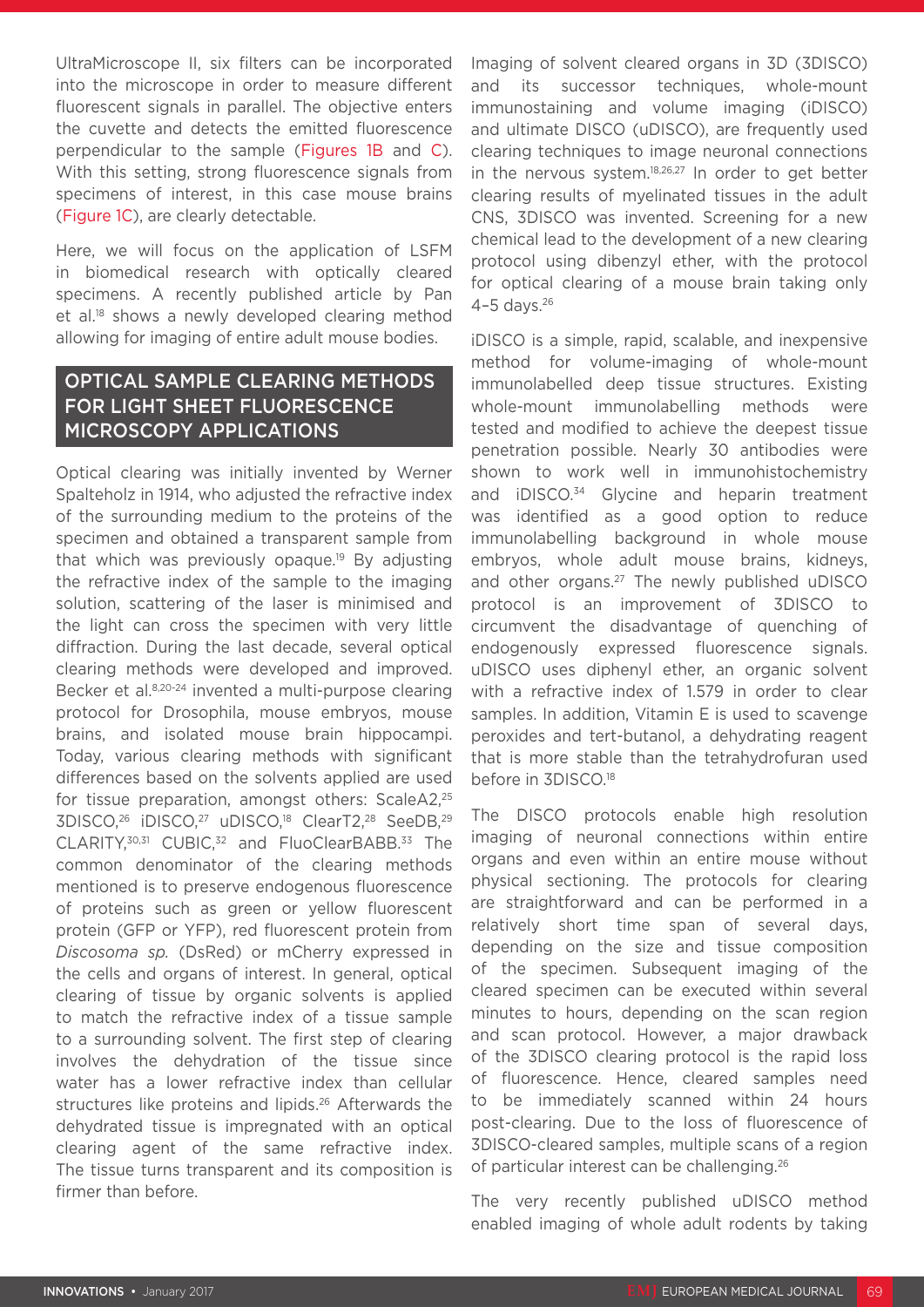advantage of the solvent-dependent shrinkage of tissue. The application of organic solvents for clearing causes a shrinkage of up to 65% of the original volume of the sample, which allows for imaging of undissected cleared adult mouse bodies. Importantly, the shrinkage does not affect microscopic or macroscopic scales.18

Another recently published clearing method, especially suited for imaging of whole adult mouse brains, is FluoClearBABB. Samples are initially dehydrated with an ascending series of butanols and the protocol requires 6 days for whole mouse brains. Afterwards, this method applies a mixture of benzyl alcohol and benzyl benzoate (BABB), in combination with an adjusted basic pH, which allows for whole brain clearing while reducing the optical distortion to a minimum.<sup>33</sup> The majority of fluorescence is preserved for years with almost no photobleaching, enabling multiple repeated scans of the cleared specimens.



#### Figure 2: The injection of fluorescently-labelled tracers to visualise anatomical and subanatomical structures.

A) A maximum intensity projection of the vasculature of a healthy brain after intraveneous injection of fluorescently labelled lectin (12 mg/kg body weight) in the tail vein of a mouse; B) a magnification of A; C) a maximum intensity projection of the vasculature of a mouse brain with a 3-week-old human U87 glioblastoma; D) a magnification of the tumour.

*(Bode and Krüwel, unpublished data).*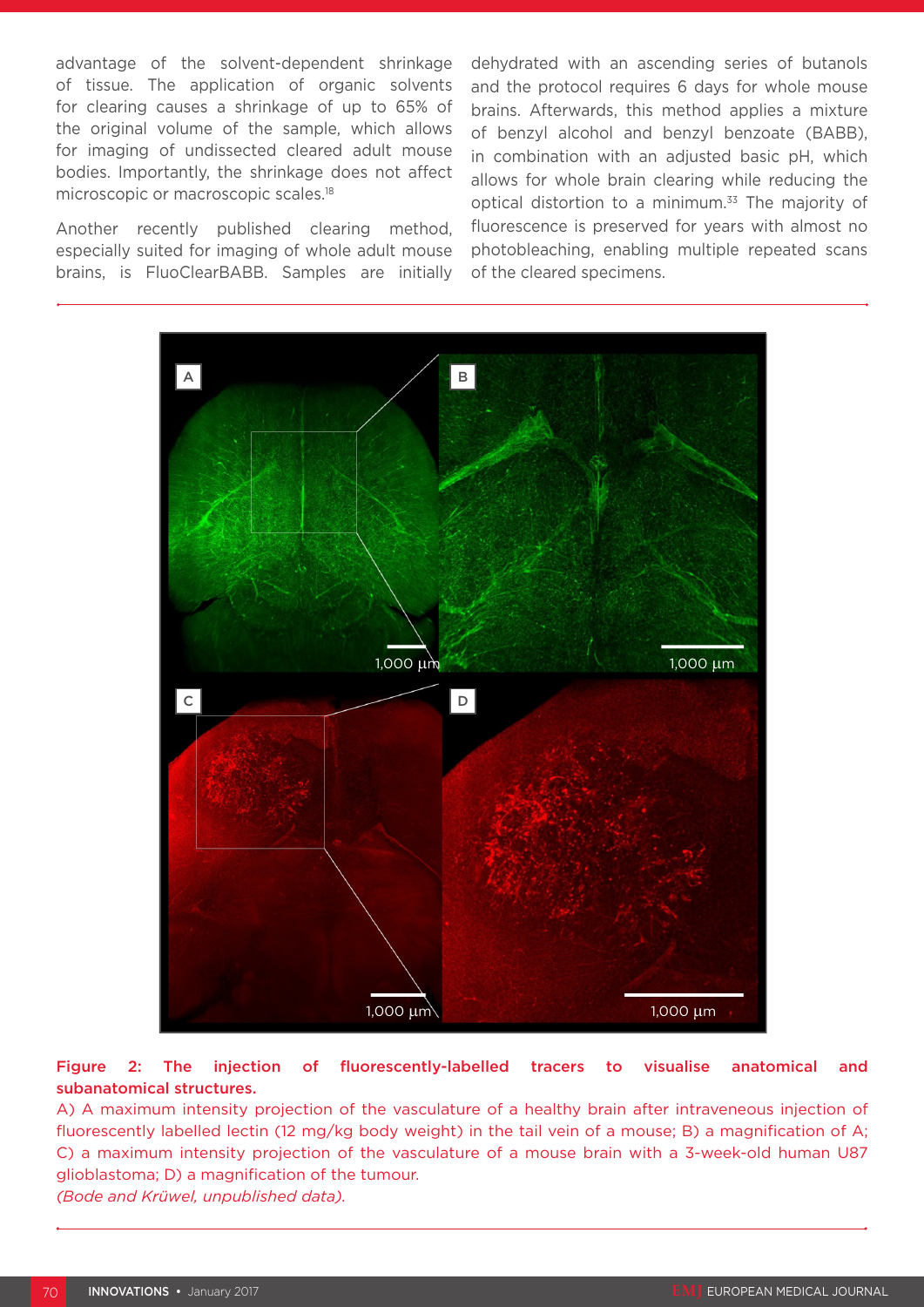The CLARITY protocol, developed by the group led by Karl Deisseroth, is very different to the previously described clearing protocols.30,31,35,36 The method is based on an incubation of the tissue in a hydrogel matrix combined with an electrophoretical removal of lipids, a procedure that renders the specimen transparent. The CLARITY protocol was already used for the clearing of whole rodent brains and spinal cords, $37,38$ parts of the human brain,<sup>39</sup> several other non-CNS organs from rodents, and also for clearing of embryos.40 This protocol preserves the structure of the cells, along with nucleic acids and proteins, and enables the localisation of RNA within the 3D specimen. However, the CLARITY protocol is very laborious and requires significantly longer time frames of weeks to months for the clearing procedure.

Another solution suitable for the clearing of whole brains, combined with preserved fluorescence, is the clear, unobstructed brain imaging cocktail (CUBIC) that achieves transparency of brains by the use of aminoalcohols.32 The CUBIC protocol is especially useful if the imaging of multiple fluorophores is desired.



#### Figure 3: A preparation of a human cochlea.

The cochlea was decalcified and cleared using FluoClearBABB. Autofluorescence of the cochlea was then imaged using LSFM.

#### LSFM: light sheet fluorescence microscopy.

*The sample was provided by Prof Dr M. Praetorius and M. Gestewitz, University Heidelberg, Heidelberg, Germany; sample preparation and imaging were performed by J. Bode and T. Krüwel.*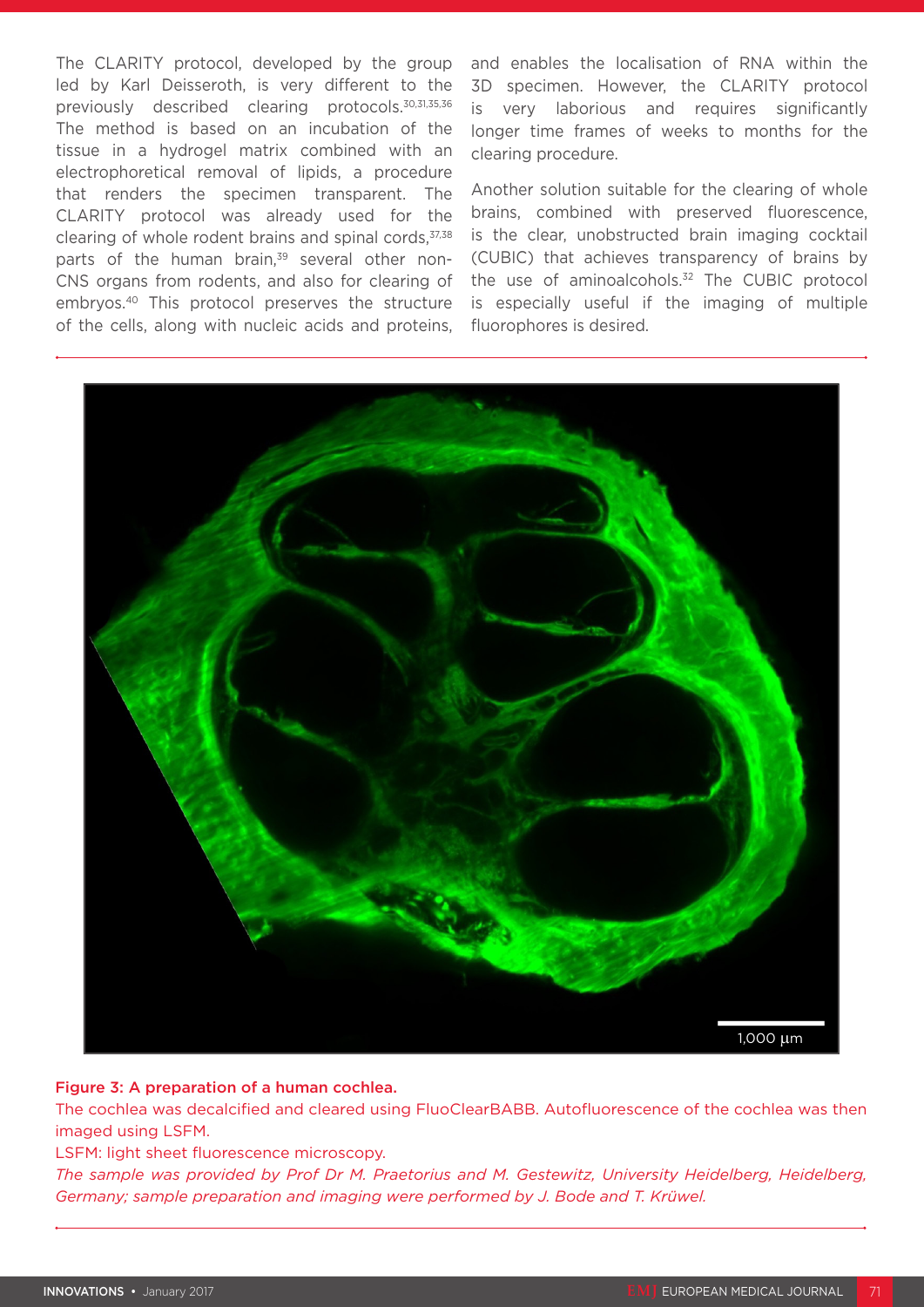### LIGHT SHEET FLUORESCENCE MICROSCOPY APPLICATIONS IN BIOMEDICAL RESEARCH

Optical clearing can be applied to tissues or organs of any species, however, for imaging with LSFM the size of the specimen is restricted to several centimetres due to the design of the microscope. This limits its application mainly to mice and rats, if the investigation of whole organs is desired. A prerequisite for LSFM is the presence of fluorescence, either as protein or fluorophore, which labels the cell/region of interest. This can be done in various ways by the application of transgenic mice or xenografting of modified cells that express fluorescent proteins. Furthermore, the injection of fluorescently-labelled specific tracers, such as antibodies or proteins in general, ligands, or nanoparticles, is a frequently used method to visualise anatomical and subanatomical structures of interest, i.e. by the injection of fluorescentlylabelled lectin that binds to endothelial cells to visualise the vasculature (Figure 2; Bode and Krüwel, unpublished data). Additional anatomical information can also be obtained by tissue-inherent autofluorescence. Figure 3 shows the utilisation of autofluorescence for LSFM imaging of a human cochlea. The sample was decalcified and cleared using FluoClearBABB. As already mentioned above, it is possible to stain dissected tissue post mortem with fluorescently-labelled antibodies to validate results.

LSFM is a versatile technique for medical research. In basic research, the high resolution on a single cell level, in combination with the fact that the imaged specimens are intact and undissected, enabled novel insights into neuronal and vascular development patterns. Hägerling et al.<sup>41</sup> applied LSFM on whole-mount immunostained midgestation mouse embryos to shed light on the development of the lymphatic system by precisely describing the morphogenetic events during the separation of the lymphatic from the venous endothelium. Belle et al.<sup>42</sup> used LSFM to study axonal connectivity in transgenic mouse embryos and analysed axon guidance defects in the development of the neuronal system. Other studies have applied LSFM to investigate axonal regeneration and interaction of axons and scar-forming cells,<sup>43</sup> or assessed the regeneration of optic nerves after injury, combined with the analysis of axonal trajectories.44 A very recent study described a workflow for the rapid acquisition of brain activity

at cellular resolution by profiling immediate early gene expression, which highlighted the use of LSFM as a powerful platform for developmental biology.45 Additionally, LSFM was applied using a quantitative hydrogel-based technology to correlate activity in cells reporting on behavioural experience with measures for brain-wide wiring and regarding molecular phenotype.<sup>46</sup> Stefaniuk et al.<sup>47</sup> created a novel transgenic rat harbouring fluorescent reporter GFP expression under control of a neuronal gene promoter. This study is the first reference to a cleared rat brain, which exceeds the size of a mouse brain by far. The authors stated that FluoClearBABB clearing was found superior over passive CLARITY and CUBIC methods.

Besides these applications in developmental and behavioural biology, LSFM was extensively utilised for the investigation of diseases, especially those of the CNS, such as Alzheimer's disease or brain tumours.48 In the case of Alzheimer's disease, LSFM was used to assess the formation of amyloid plaques in whole mouse brains and in a part of the human brain.<sup>49</sup> Surprisingly, the authors reported a higher complexity of the plaques of the human compared to the mouse brain. In translational biomedical research, LSFM helped to solve many different questions. Our group recently used LSFM to investigate the tropism and efficiency of adeno-associated viruses as transport vehicles for gene therapy of neuronal diseases.<sup>48</sup> The use of undissected adult mouse brains allowed for a rapid 3D analysis of the viral transduction pattern of neuronal cells deep inside the brain. The high resolution of the microscope enabled the detection of single cells expressing the fluorescent proteins transduced by the viruses and proved the usability of this microscopic setup for higher throughput analysis. In glioblastoma, our group has investigated the role and modification of the vasculature during tumour progression and the effects of antiangiogenic treatments.<sup>50</sup> Dobosz et al.<sup>9</sup> and Weber et al.<sup>51</sup> assessed the penetration of therapeutic antibodies in subcutaneous tumours and glioblastoma xenografts by LSFM.

### THE EVOLUTION OF LIGHT SHEET FLUORESCENCE MICROSCOPY TO BECOME A POWERFUL TOOL IN BIOMEDICAL RESEARCH

A limitation of the method is the fact that only optically cleared tissue can be used for imaging and, thus, in non-transparent model systems, only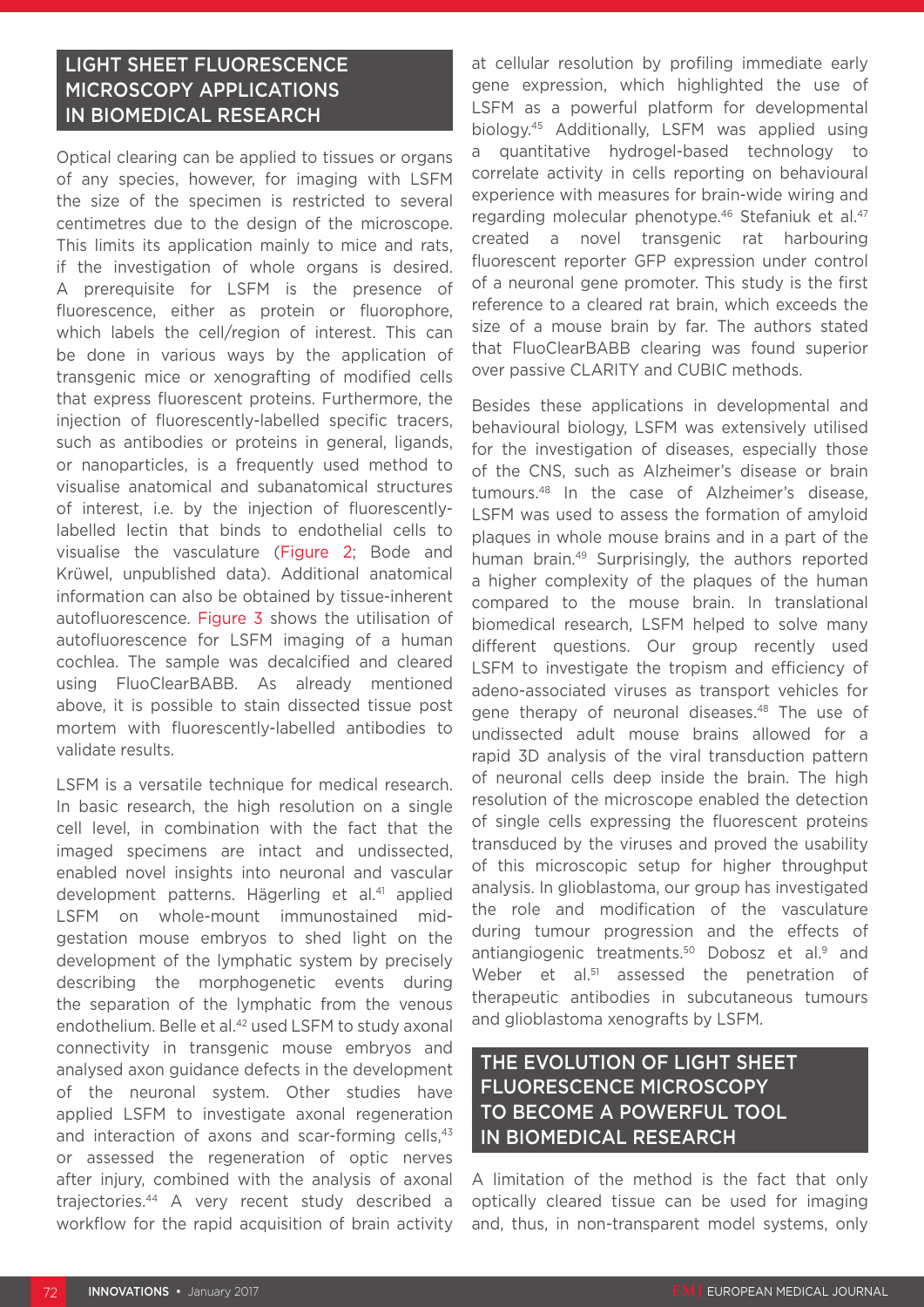*ex vivo* imaging is possible. By solely applying LSFM, dynamic monitoring of disease progression is laborious and involves a high number of animals. Therefore, our group and others combined LSFM with classical lower resolution *in vivo* imaging modalities, such as MRI and CT, to overcome this problem.50,52 By applying functional MRI (fMRI), the progression of glioblastoma models could be spatiotemporally monitored and the obtained data were registered to the highresolution post mortem LSFM data.

An issue that needs to be solved in the future is the handling of the huge amount of data output obtained; one image is often >10 MB. Hence, full 3D image stacks easily exceed sizes of 10 GB. Therefore, better compression of these highresolution images is desperately needed.

In this review, we presented LSFM as a novel and powerful imaging tool for basic and biomedical research and provided an overview of recent applications and requirements for imaging. If the interaction of single cells is the focus of research, LSFM is superior to all other microscopy techniques in terms of acquisition speed, imaging depth, sample size, photobleaching, and phototoxicity. The possibility to acquire a complete stack of images of an organ of interest without physical fragmentation will improve and accelerate biomedical research within the next few years.

#### REFERENCES

1. Kallenberg K et al. Abnormalities in the normal appearing white matter of the cerebral hemisphere contralateral to a malignant brain tumor detected by diffusion tensor imaging. Folia Neuropathol. 2014;52(3):226-33.

2. Watanabe T et al. In Vivo Brain MR Imaging at Subnanoliter Resolution: Contrast and Histology. Magn Reson Med Sci. 2016;15(1):11-25.

3. Krϋwel T et al. In vivo detection of small tumour lesions by multi-pinhole SPECT applying a (99m) Tc-labelled nanobody targeting the Epidermal Growth Factor Receptor. Sci Rep. 2016;6:21834.

4. Krasieva TB et al. Cell and brain tissue imaging of the flavonoid fisetin using label-free two-photon microscopy. Neurochem Int. 2015;89:243-8.

5. Osswald M et al. Brain tumour cells interconnect to a functional and resistant network. Nature. 2015;528(7580):93-8.

6. Breckwoldt MO et al. Correlated magnetic resonance imaging and ultramicroscopy (MR-UM) is a tool kit to assess the dynamics of glioma angiogenesis. Elife. 2016;5:e11712.

7. Stelzer EH. Light-sheet fluorescence microscopy for quantitative biology. Nat Methods. 2015;12(1):23-6.

8. Becker K et al. Ultramicroscopy: lightsheet-based microscopy for imaging centimeter-sized objects with micrometer resolution. Cold Spring Harb Protoc. 2013;2013(8):704-13.

9. Dobosz M et al. Multispectral fluorescence ultramicroscopy: threedimensional visualization and automatic quantification of tumor morphology, drug penetration, and antiangiogenic treatment response. Neoplasia 2014;16(1):1-13.

10. Siedentopf H et al. Visualization and

size measurement of ultramicroscopic particles, with special application to gold-colored ruby glass. Ann Phys. 1903;  $10.1 - 39$ 

11. Santi PA. Light sheet fluorescence microscopy: a review. J Histochem Cytochem. 2011;59(2):129-38.

12. Huisken J et al. Optical sectioning deep inside live embryos by selective plane illumination microscopy. Science. 2004;305(5686):1007-9.

13. Dodt HU et al. Ultramicroscopy: threedimensional visualization of neuronal networks in the whole mouse brain. Nat Methods. 2007;4(4):331-6.

14. Pampaloni F et al. Light sheet-based fluorescence microscopy (LSFM) for the quantitative imaging of cells and tissues. Cell Tissue Res. 2015;360(1):129-41.

15. Swoger J et al. Light-sheet-based fluorescence microscopy for threedimensional imaging of biological samples. Cold Spring Harb Protoc. 2014; 2014(1):1-8.

16. Pampaloni F et al. High-resolution deep imaging of live cellular spheroids with lightsheet-based fluorescence microscopy. Cell Tissue Res. 2013;352(1):161-77.

17. Pampaloni F et al. Live spheroid formation recorded with light sheetbased fluorescence microscopy. Methods Mol Biol. 2015;1251:43-57.

18. Pan C et al. Shrinkage-mediated imaging of entire organs and organisms using uDISCO. Nat Methods. 2016;13(10): 859-67.

19. Spalteholz W, Über das Durchsichtigmachen von menschlichen und tierischen Präparaten und seine theoretischen Bedingungen, nebst Anhang: Über Knochenfärbung (1914) 2nd edition, Germany: Leipzig,

#### S. Hierzel, Leipzig.

20. Becker K et al. Reduction of photo bleaching and long term archiving of chemically cleared GFP-expressing mouse brains. PLoS One. 2014;9(12):e114149.

21. Becker K et al. Dehydration and clearing of adult Drosophila for ultramicroscopy. Cold Spring Harb Protoc. 2013;2013(7):681-2.

22. Becker K et al. Dehydration and clearing of whole mouse brains and dissected hippocampi for ultramicroscopy. Cold Spring Harb Protoc. 2013;2013(7):683-4.

23. Becker K et al. Immunostaining, dehydration, and clearing of mouse embryos for ultramicroscopy. Cold Spring Harb Protoc. 2013;2013(8):743-4.

24. Becker K et al. Chemical clearing and dehydration of GFP expressing mouse brains. PLoS One. 2012;7(3):e33916.

25. Hama H et al. Scale: a chemical approach for fluorescence imaging and reconstruction of transparent mouse brain. Nat Neurosci. 2011;14(11):1481-8.

26. Ertürk A et al. Three-dimensional imaging of solvent-cleared organs using 3DISCO. Nat Protoc. 2012;7(11):1983-95.

27. Renier N et al. iDISCO: a simple, rapid method to immunolabel large tissue samples for volume imaging. Cell. 2014;159(4):896-910.

28. Kuwajima T et al. ClearT: a detergentand solvent-free clearing method for neuronal and non-neuronal tissue. Development. 2013;140(6):1364-8.

29. Ke MT et al. SeeDB: a simple and morphology-preserving optical clearing agent for neuronal circuit reconstruction. Nat Neurosci. 2013;16(8):1154-61.

30. Chung K & Deisseroth K. CLARITY for mapping the nervous system. Nat Methods. 2013;10(6):508-13.